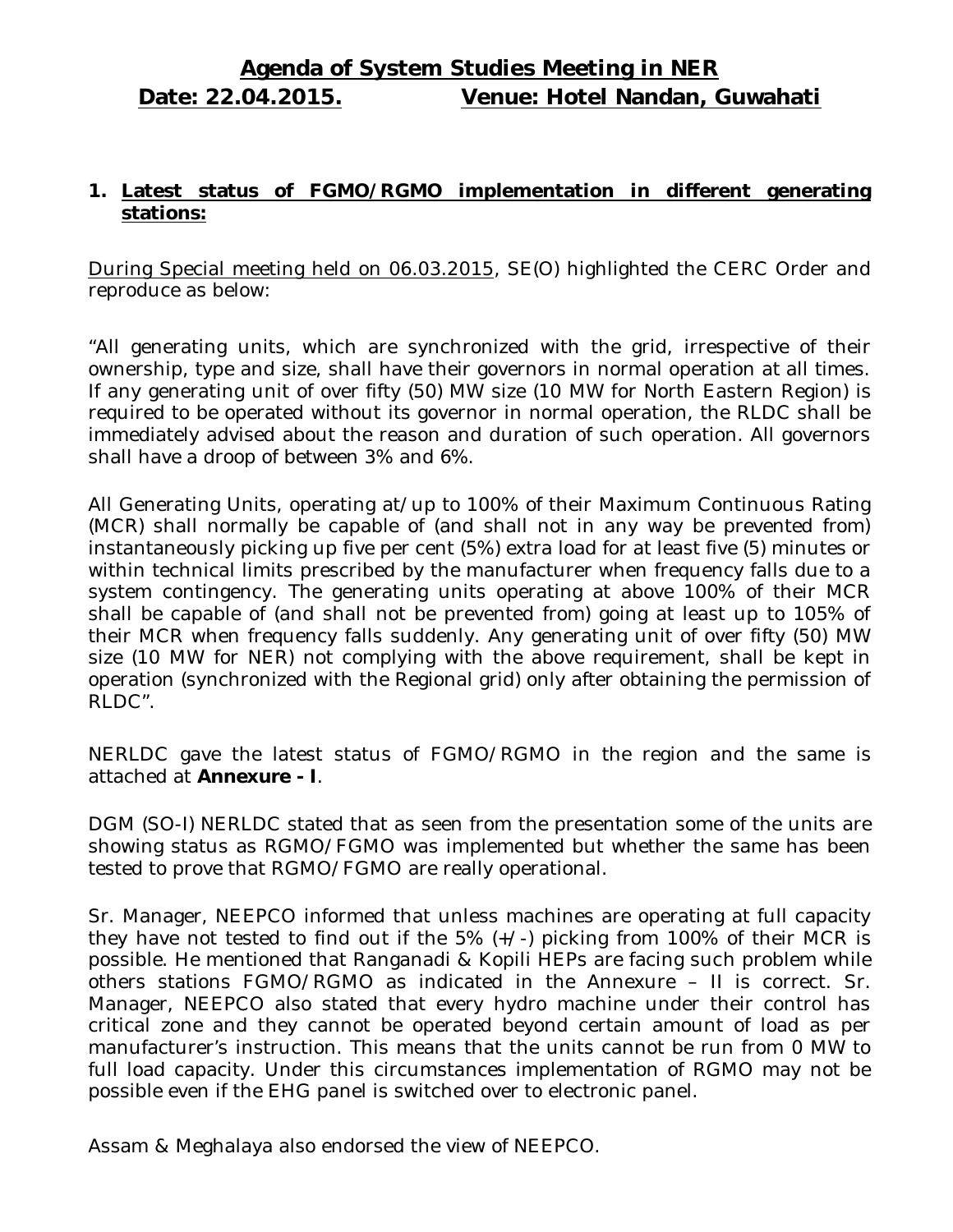NERLDC also informed that telemetry data in case of Langpi HEP of Assam & Leshka HEP of Meghalaya are not received at NERLDC and as per information available RGMO/FGMO are in operational condition. NERLDC requested them to check the telemetry system and make it available at the earliest. Assam & Meghalaya agreed.

*After detailed deliberation, the forum requested constituents to file the petition to CERC stating about the problem faced i.r.o RGMO/FGMO by them so that exemption can be granted to them. Further, the forum requested them to intimate the latest status on this issue at the earliest.*

#### **2. Review of SPS I, SPS II, SPS III & SPS IV related to Palatana GBPP, OTPC after commissioning of Palatana Module II**

The following four (4) System Protection Scheme (SPS) associated with generating Unit-1 (363.3MW) of OTPC at Palatana has been implemented:

#### **SPS I (implemented w.e.f 14.09.13):**

In case of tripping of Module I of Palatana, OTPC, load will be disconnected by tripping of the following elements:

132 kV Silchar- Srikona D/C 132 kV Silchar- Panchgram 132 kV Badarpur- Panchgram 132 kV Silchar-Dullavcherra-Dharmanagar

During Special Meeting held on 06.04.2015, the Sub-committee requested OTPC to carry out the wiring for Module – II in series with Module-I so that the SPS for load relief operates only in case of tripping of both the units.

OTPC agreed to complete the wiring of Module – II by 20.04.2015.

NERLDC was of the view that due to more available generation, drawal of constituents in NER Grid would be high. In case of tripping of both Modules of Pallatana, load disconnection has to be carried out to avoid violation of ATC of NER-ER corridor. Any such violation may result in overloading of lines in Eastern Region leading to cascade tripping effect.

It was observed that during the incidence occurred on 16.04.2015, the above SPS did not operate as plan.

*OTPC may kindly intimate the status.*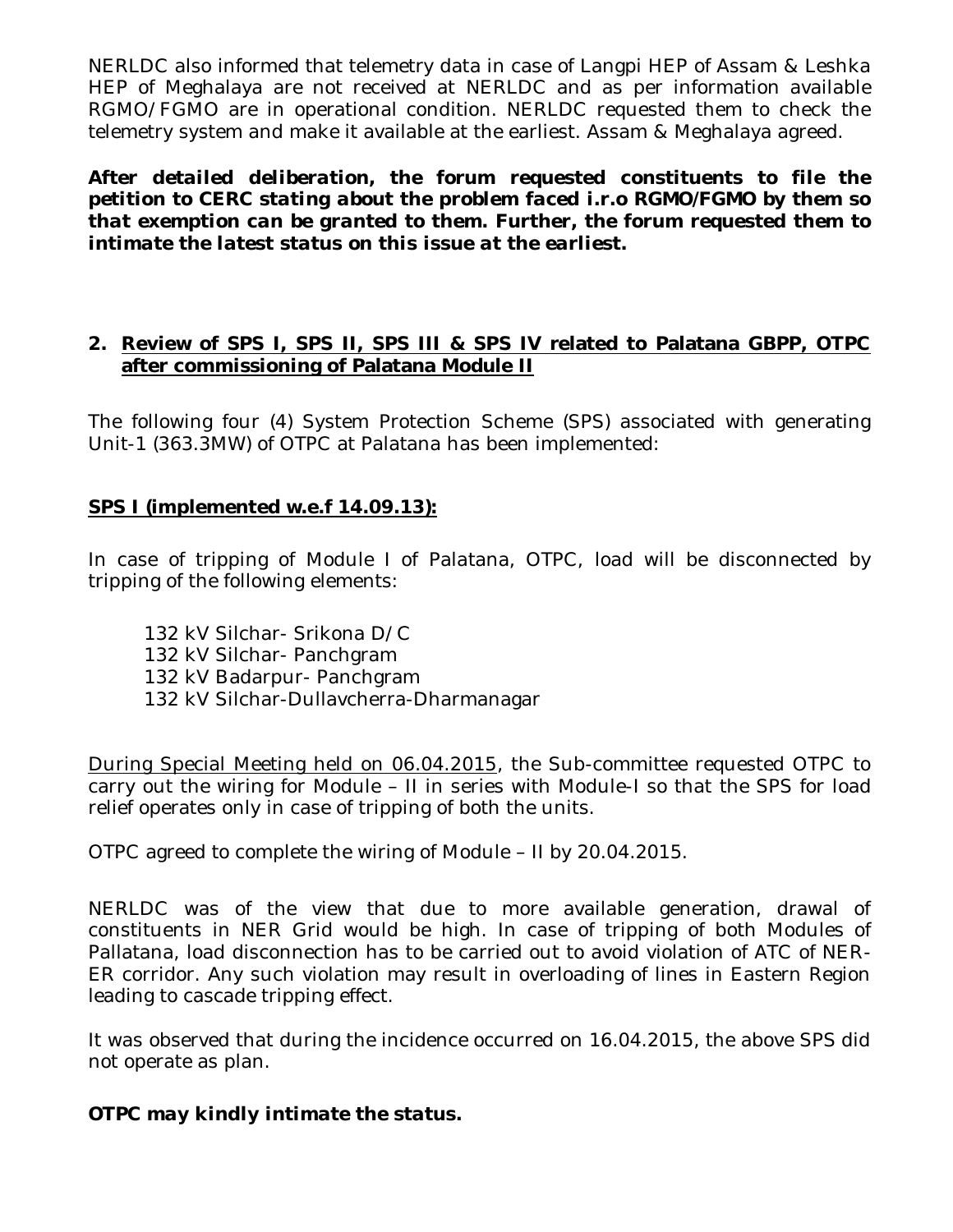#### **SPS II (implemented w.e.f 23.02.15):**

In case of tripping of 400 kV Palatana- Silchar D/C lines (with Module I generation of Palatana, OTPC), load will be disconnected by tripping of the following elements:

132 kV Silchar - Srikona D/C 132 kV Silchar - Panchgram 132 kV Badarpur - Panchgram 132 kV Silchar - Dullavcherra - Dharmanagar

And Generation of Palatana, OTPC will be reduced to around 20 MW excluding their auxiliary consumption.

During meeting on 06.04.2015, the Sub-committee requested OTPC to carry out the wiring for Module – II in same line as was done in case of Module – I.

DGM (SO-I), NERLDC informed that after tripping of 400 kV Silchar – Palatana I & II lines on 23.02.2015, SPS – II did not operate as planned for load relief.

OTPC informed that generation reduction to around 20 MW is not possible and instead it will go to FSNL mode with no generation. Further, they informed that modules can run in FSNL mode for long time and bringing back the machines after resumption of their connectivity is not a problem, only STG may take some time.

The Sub-committee expressed concern about the issue as by OTPC stated earlier that Modules of Palatana can bring down to in-house load excluding auxiliary consumption to 20 MW and was recorded in minutes accordingly. The Subcommittee requested OTPC to spell out clearly on this issue in the next OCC meeting so that SPS- II can be made operational as plan.

#### *OTPC may kindly deliberate.*

#### **SPS III (implemented w.e.f 23.02.15):**

In case of tripping of 400 kV Silchar - Byrnihat & 400 kV Silchar - Azara lines (with Module I generation of Palatana, OTPC), Generation of Palatana, OTPC will be reduced to around 200 MW.

During meeting held on 06.04.2015, DGM (SO-I), NERLDC stated that in case of tripping of 400 kV Silchar - Byrnihat & 400 kV Silchar - Azara lines (with Module I & II generation of Palatana, OTPC), total Generation of Palatana, OTPC from Module I & II should be reduced to around 200 MW. OTPC agreed to implement the scheme accordingly.

Committee requested OTPC to furnish the status in next OCC meeting.

#### *OTPC may kindly deliberate.*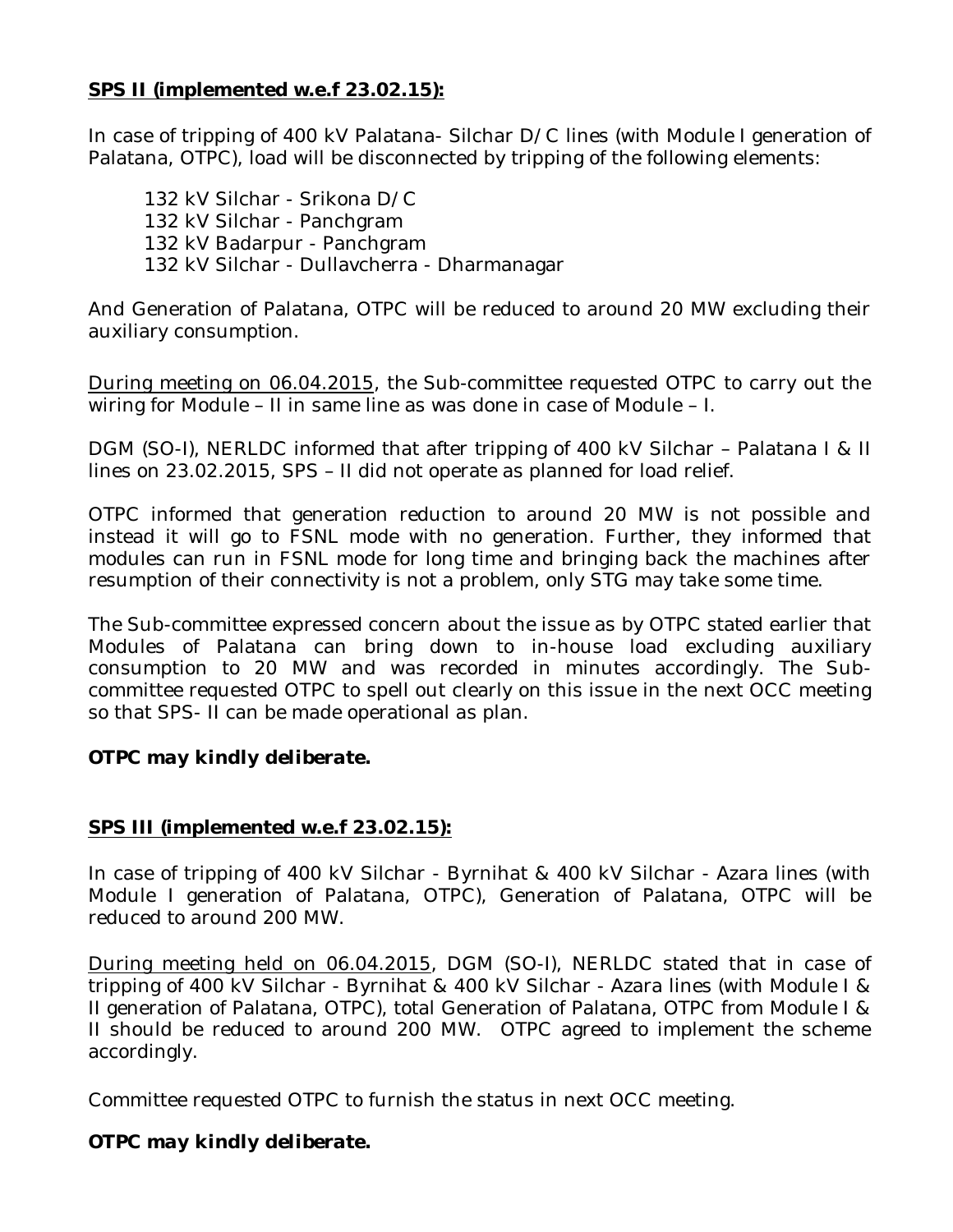## **SPS IV (implemented w.e.f 14.09.13):**

In case of tripping of 400 kV Silchar – Byrnihat & 400 kV Silchar- Azra lines (without generation of Palatana, OTPC), load will disconnected by tripping of the following elements:

132 kV Silchar - Srikona D/C 132 kV Silchar - Panchgram 132 kV Badarpur - Panchgram 132 kV Silchar – Dullavcherra - Dharmanagar

OTPC & POWERGRID informed that above scheme has already been implemented by them.

#### *The Sub-committee noted as above.*

#### **3. SPS based load disconnection in case of tripping of 400/220 kV, 315 MVA ICT at Bongaigaon**

In case of tripping of 400 kV Bongaigaon – Azara & 400 kV Bongaigaon –Byrnihat lines, 400/220 kV, 315 MVA ICT at Bongaigaon may be overloaded and tripped at peak hours. In case of tripping of this ICT, Capital area, Dhaligaon area of Assam & Nangalbibra area of Meghalaya & North Bengal & Bhutan system may be collapsed.

To safe, secure & reliable operation of these areas of NER, SPS is to be designed for load disconnection in these areas.

It was decided during last SSM that this issue will be discussed with ERPC so that load relief of 120 MW can be shared by Eastern Region also.

During meeting on 06.04.2015, DGM (SO-I), NERLDC stated that in case of tripping of 400 kV Bongaigaon – Azara & 400 kV Bongaigaon –Byrnihat lines, 220 kV BTPS – Salakati D/C lines may be overloaded and tripped during peak hours. Hence Dhaligaon load of around 120 MW has to be curtailed to maintain loading of 220 kV BTPS – Salakati D/C lines. Further, he stated that such exigency may occur only in extreme case and therefore requested Assam to look into the matter and taking consent of ER for sharing the load is not at all necessary.

NERLDC gave a presentation of different cases in this regard and the same is enclosed at **Annexure – II.**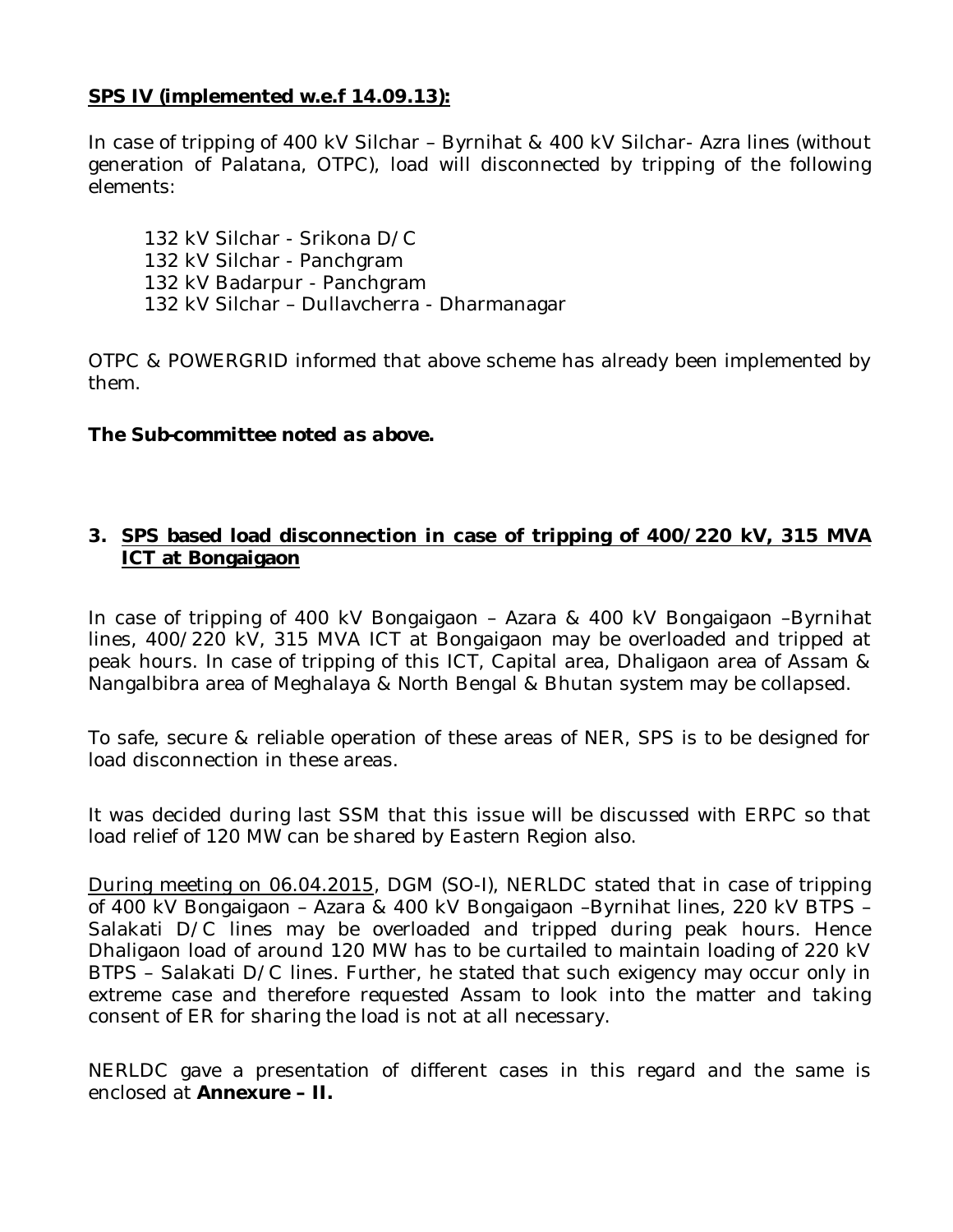Assam agreed for load disconnection in Dhaligaon area. However, the Dhaligaon load needs to be kept in radial mode and Bhutan load through 132 kV Rangia – Deothang S/C must not be affected.

After detailed deliberation, the sub-committee requested Assam & POWERGRID to look into the matter and intimate the status in next OCC meeting.

# *POWERGRID, Assam may kindly intimate the current status.*

# **4. SPS based generation reduction of AGTPP in case of tripping of 132 kV AGTPP – Kumarghat line**

It has been observed from study results that after commissioning of Palatana 2nd Module, Monarchak Unit I & II and AGTPP Unit 5 & 6, 132 kV AGTPP – Kumarghat, 132 kV Monarchak – Udaipur, 132 kV Baramura – Teliamura & 132 kV Teliamura-Ambassa lines will be highly loaded.

In case of tripping of 132 kV AGTPP - Kumarghat line, following lines will be overloaded:-

- 1. 132 kV Monarchak Udaipur : 72 MW
- 2. 132 kV Dhalabil Agartala : 84 MW
- 3. 132 kV Dhalabil Kamalpur : 79 MW
- 4. 132 kV Baramura Teliamura : 88 MW
- 5. 132 kV Teliamura Ambassa : 86 MW
- 6. 132 kV PK Bari Kumarghat : 92 MW
- 7. 132 kV PK Bari Ambassa : 81 MW
- 8. 132 kV PK Bari Kamalpur : 76 MW

During meeting held on 06.04.2015, the Sub-committee recommended the importance of this SPS and requested NEEPCO to implement of above SPS with load relief of 32 MW before commissioning of both STGs.

NEEPCO agreed to implement the SPS within April, 2015.

#### *NEEPCO may kindly intimate the current status*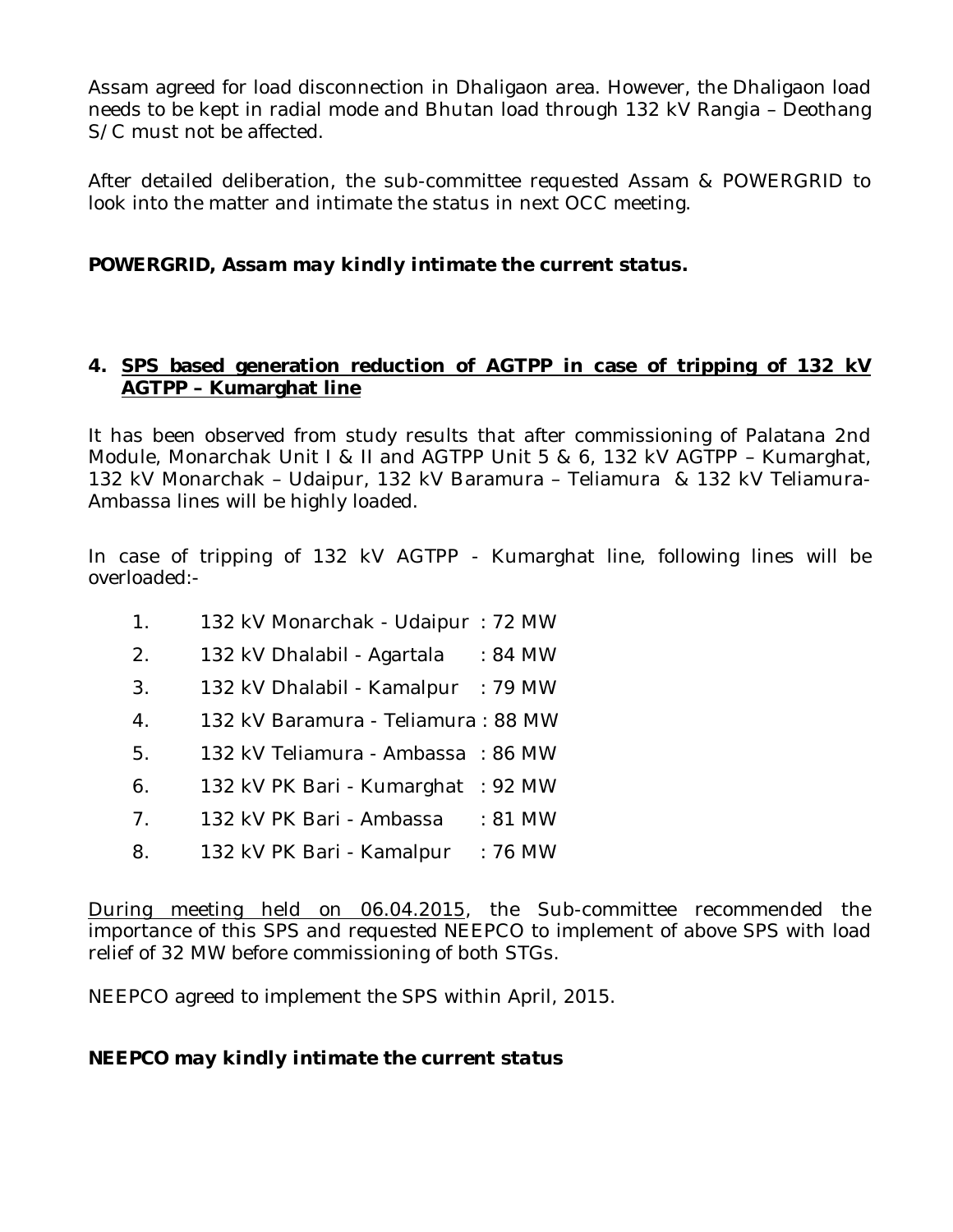# **5. SPS at Silchar.**

During meeting held on 06.04.2015, DGM (SO-II), NERLDC informed that Silchar is very important station in Southern Assam part of NER Grid and after termination of 132 kV Silchar – Imphal (PG) D/C lines, loading of 2x200 MVA, 400/132 kV Silchar ICTs has increased and persistent violation of N-1 condition was observed during peak hours. In case of overloading & tripping of any ICTs at Silchar during peak hours, there may be cascade tripping of transmission elements of this part of NER and grid disturbance may occur in this part of NER. As more 132 kV lines from 132 kV Silchar (PG) substation are expected to connect load centers in Tripura, Mizoram, the loading of Silchar ICTs are expected to increase further.

He suggested to have one more SPS at Silchar and that the current SPS based load shedding associated with SPS related to Palatana unit tripping may be extended to Silchar substation such that load is disconnected automatically in case of tripping of any ICT at Silchar.

The Sub-committee requested NERLDC to carry out the system study and so that the proposed SPS at Silchar can be discussed further.

# **6. SPS requirement of States**

NER states may review the critical loading within their system and the vulnerability of important load centers[if any] and propose SPS scheme so that the same can be implemented in a coordinated manner under the aegis of NERPC to ensure power supply to important load centers during contingencies and also integrity NER grid is maintained.

During meeting held on 06.04.2015, DGM (SO-I) briefed about the importance of SPS in respect of each state for review the critical loading within their system and the vulnerability of important load centers[if any] and therefore requested constituents to look into the matter for the benefit of the system in NER.

EE, Me.ECL informed that one SPS has been implemented by them on 132 kV Umtru – ICPS I & II. He informed that the current status will be intimated to NERPC/NERLDC at the earliest.

The Sub-committee appreciated Meghalaya and requested other states to plan for implementation of SPS accordingly.

#### *Meghalaya & constituents may kindly intimate the current status*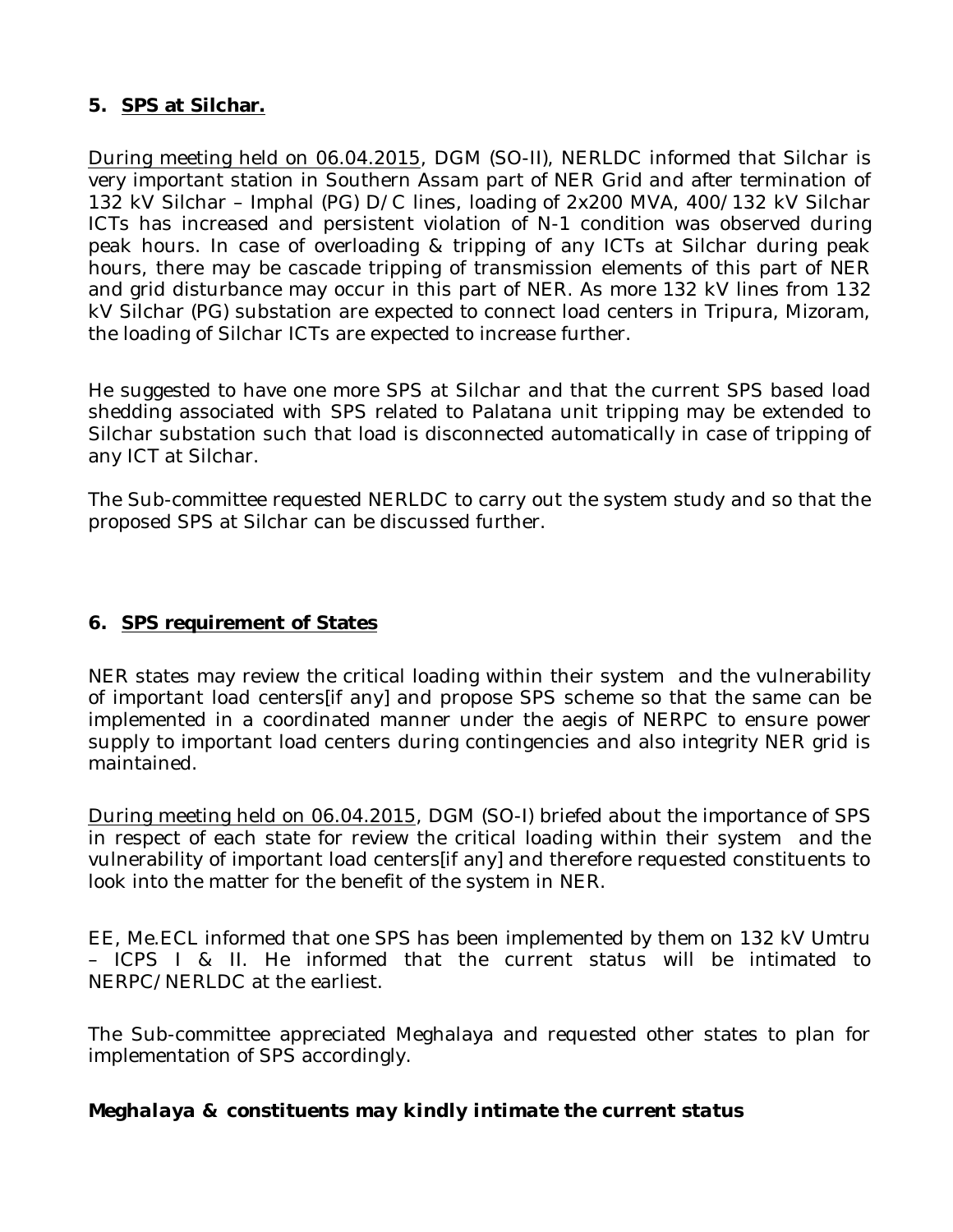# **7. Installation of Reactor at Rangandai HEP.**

DGM (SO-II) informed that on several occasions NER grid experiencing very high voltage condition during off-peak hours resulting in opening of numbers of 400 kV circuits to contain over voltage especially at RHEP. 400 kV Balipara- RHEP D/C link is operated thro' single circuit only in most of the time sacrificing reliability of the system. Similar is the condition in other corridors including IR link. To address the problem, conversion of line reactors as Bus reactors for 400 kV Bongaigaon-Balipara D/C line and installation of additional bus reactors at Balipara have been proposed [please see SL no C.12 above].

In addition to this, one bus reactor of at least 50 MVAR capacity is required to installed at RHEP so that over voltage problem can be solved

During meeting on 06.04.2015, SE(O) informed that issue regarding installation of reactor at Ranganadi, the issue has been discussed in last 107th OCC meeting and the Sub-committee has requested NERPC to write to NEEPCO to enquire about the feasibility to counter the high voltage problem at Ranganadi end.

- 1. Possibility of installation of Bus Reactor either at 400 kV or 132 kV RHEP **Switchyards**
- 2. Possibility of running of machine in synchronous condenser mode during lean hydro
- 3. Possibility of installation of Tertiary reactors if Tertiary winding is available in ICTs at RHEP.

Accordingly, he informed that NERPC has already written to NEEPCO and the reply is awaited. Once the reply is received the matter can be discussed further.

# *NEEPCO, POWERGRID may kindly intimate the status*

#### **8. Implementation of islanding scheme in NER**

During the 94thOCC meeting, the committee had decided the following islanding scheme and associated frequencies levels for creation of islands in NER: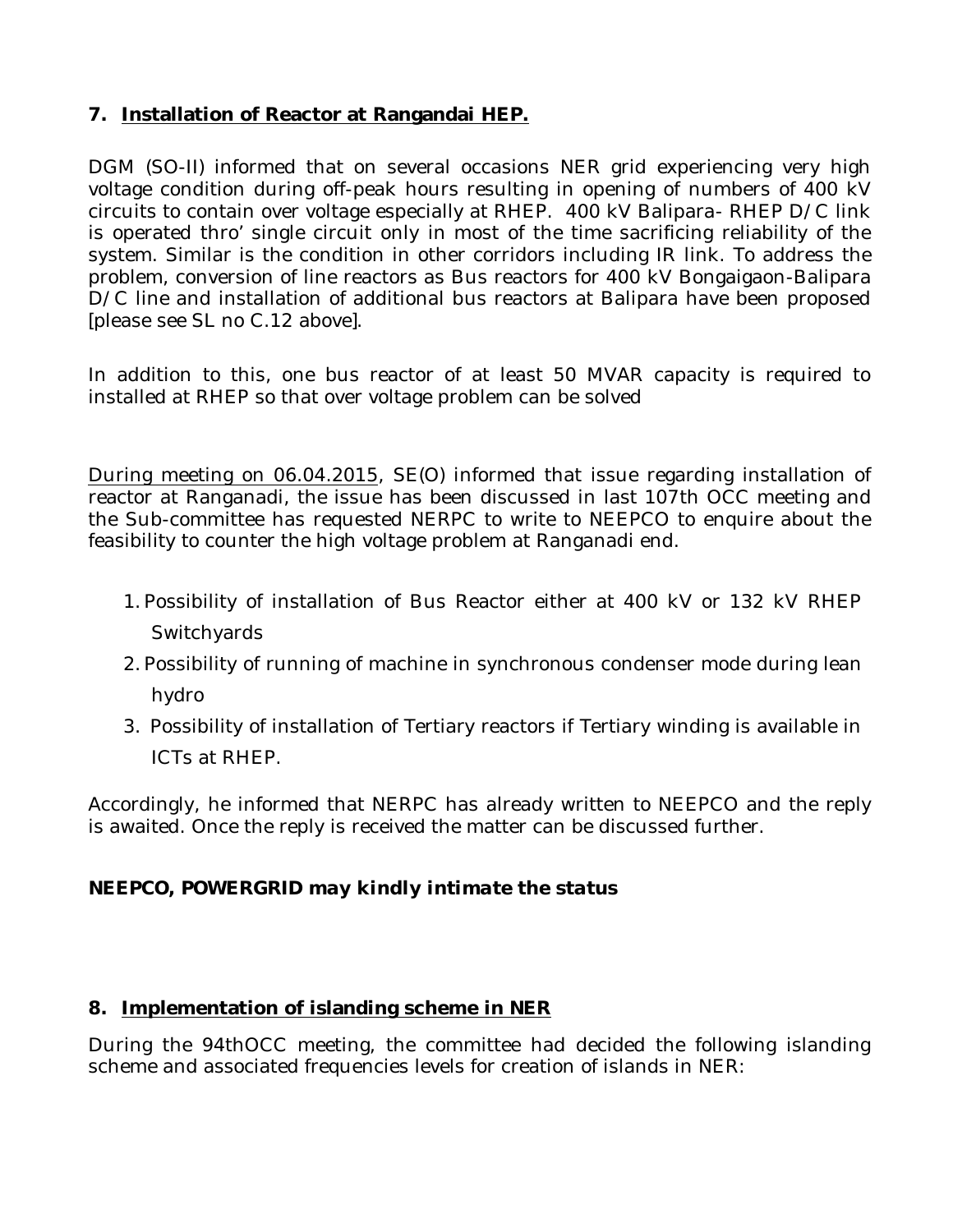| <b>SN</b>    | <b>Islanding Scheme</b>                                                                                                                                                                                                                                                                                                                        | Lines required to be<br>opened                                                                                                                                                                                                                                                                      | <b>UFR</b><br>Location                                                           | Implementing<br>Agency |
|--------------|------------------------------------------------------------------------------------------------------------------------------------------------------------------------------------------------------------------------------------------------------------------------------------------------------------------------------------------------|-----------------------------------------------------------------------------------------------------------------------------------------------------------------------------------------------------------------------------------------------------------------------------------------------------|----------------------------------------------------------------------------------|------------------------|
| $\mathbf{1}$ | ISLAND AT 48.80 Hz<br>with 5 Sec delay:<br>of <sub>l</sub><br>Island comprising<br>generating units<br>of<br>AGBPP (Gas), NTPS<br>(Gas) & LTPS (Gas)<br>and loads of Upper<br>Assam<br>system<br>&<br>Deomali<br>(Ar)<br>area<br>Pradesh)<br>[Total<br>Generation:<br>and<br>380-400MW<br>load:<br><b>200MW</b><br>(off<br>peak)-300MW (peak)] | 220 kV New Mariani<br>(a)<br>$(PG) - AGBPP$                                                                                                                                                                                                                                                         | UFR-1<br>[At New Mariani<br>(PG)                                                 | <b>PGCIL</b>           |
|              |                                                                                                                                                                                                                                                                                                                                                | 220 kV Mariani -<br>(b)<br>Misa<br>220 kV Mariani -<br>(c)<br>Samaguri<br>(d) 132 kV Mokukchung<br>- Mariani                                                                                                                                                                                        | UFR-2<br>[At Mariani,<br>Samaguri of<br><b>AEGCLI</b>                            | <b>AEGCL</b>           |
|              |                                                                                                                                                                                                                                                                                                                                                | 132 kV Dimapur<br>(e)<br>(PG) - Bokajan                                                                                                                                                                                                                                                             | UFR-3<br>[At Dimapur<br>(PG)                                                     | <b>PGCIL</b>           |
|              |                                                                                                                                                                                                                                                                                                                                                | Generators to be<br>(f)<br>desynchronized for<br>reduction of generation<br>[if Generation > Load in<br>the islanded pocket]                                                                                                                                                                        |                                                                                  |                        |
|              |                                                                                                                                                                                                                                                                                                                                                | De-synchronization /<br>(q)<br>isolation of one GT and one<br>ST from each of two<br>modules of AGBPP, which<br>are in operation, leading to<br>reduction of generation of<br>about 80-90 MW [i.e each<br>module will contribute to<br>reduction of about 40-45<br><b>MW</b><br>(GT:30MW+ST:15MW)]. | At AGBPP<br><b>IUFRS</b><br><b>of</b><br>line bays &<br>Generator to be<br>used] | <b>NEEPCO</b>          |
|              |                                                                                                                                                                                                                                                                                                                                                | Lines required to be<br>(h)<br>opened for load shedding<br>of 30MW (off-peak) and<br>50MW (peak)<br>[if load > generation in the<br>islanded pocket]                                                                                                                                                |                                                                                  |                        |
|              |                                                                                                                                                                                                                                                                                                                                                | 132kV Tinsukia -<br>(i)<br>Ledo S/C line (at 48.7Hz<br>instantaneous).                                                                                                                                                                                                                              | <b>UFR</b><br>[At<br>Tinsukia]                                                   | <b>AEGCL</b>           |
|              |                                                                                                                                                                                                                                                                                                                                                | 66kV Tinsukia -<br>(i)<br>Rupai S/C line (at 48.6Hz<br>instantaneous)                                                                                                                                                                                                                               |                                                                                  | <b>AEGCL</b>           |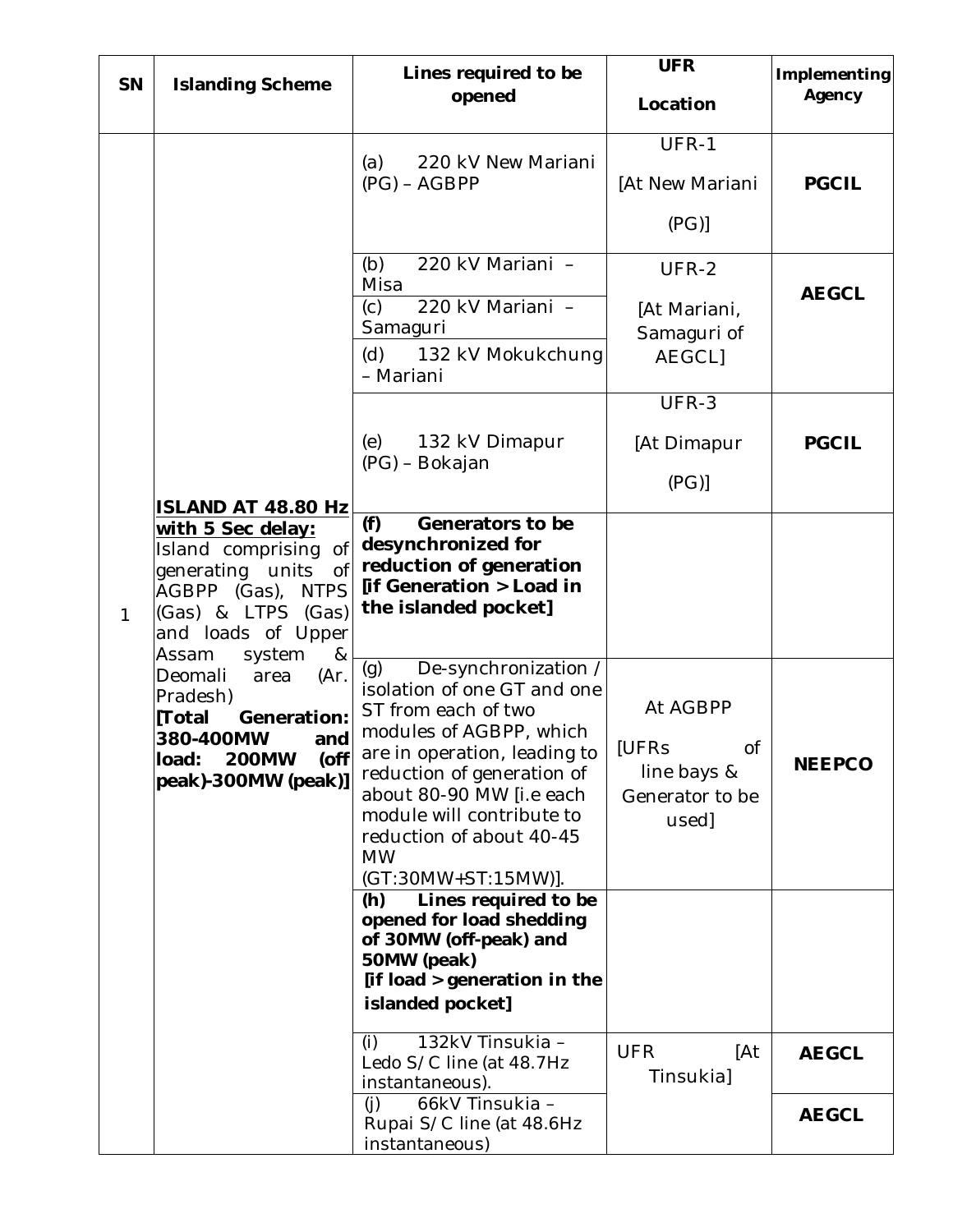|   |                                                                                                                                                                                            | 132kV Jorhat -<br>(k)<br>Bokakhat line (at 48.5Hz<br>instantaneous) | [At<br><b>UFR</b><br>Jorahat /<br>Bokakhat] | <b>AEGCL</b> |
|---|--------------------------------------------------------------------------------------------------------------------------------------------------------------------------------------------|---------------------------------------------------------------------|---------------------------------------------|--------------|
|   | <b>ISLAND AT 48.50 Hz</b><br>with 5 Sec delay :<br>Island comprising of<br>generating units of 132 kV Palatana -<br><b>AGTPP</b><br>$(Gas)$ ,<br>generating units<br>at<br><b>Baramura</b> | 132 kV Palatana - Udaipur<br>Surjamani Nagar                        | UFR-1<br>[At Palatana]                      | <b>OTPC</b>  |
| 2 | $(Gas)$ ,<br>Rokhia<br>(Gas)<br>Gumati (Hydro) and<br>loads<br>of<br>Tripura<br>system<br>8 <sub>k</sub><br>Dullavcherra                                                                   | $\frac{8}{1}$ 132 kV Silchar -<br>Dullavcherra                      | UFR-2<br>[At Silchar]                       | <b>PGCIL</b> |
|   | area<br>(Assam)<br><b>[Total Generation:</b> Kumarghat<br>150-160MW<br>and<br>load: 110MW<br>peak) & 170-180MW Kumarghat<br><i>(peak)]</i>                                                 | 132 kV AGTPP -<br>(off- 132 kV P K Bari -                           | UFR-3<br>[At Kumarghat]                     | <b>PGCIL</b> |
| 3 | <b>ISLAND</b><br><b>AT</b><br>47.90<br>Hz:<br>Isolation of NER from<br>NEW grid at ER-NER<br>boundary with rest of<br>generation<br>the<br>and<br>load of NER                              |                                                                     | To be decided after system study            |              |

During meeting held on 06.04.2015, the Sub-committee put in record that because of the successful operation of Islanding – I, restoration of the grid in NER was carried out at the earliest during the major grid incidence occurred on 23.02.2015. However, Islanding scheme –II was not operated.

NERLDC enquired associated lines pertaining to Islanding –II tripped. Moreover, constituents are requested if any UFRs operated during the above incidence.

DGM (AM), NERTS informed that on that particular day i.e. 23.02.2015, the 132 kV Silchar-Dullavcherra line was in open condition and the other lines i.e. 132 kV R.C. Nagar – Dullavcherra and 132 kV P.K. Bari line tripped on UFRs. Moreover, he requested NERLDC to check the event through PMU if frequency touches 48.50 Hz and also the duration. He suggested to reset the frequency setting from 48.5 Hz to 48.8 Hz. and the committee agreed to the same.

The committee agreed the proposal and the status will be discussed again in next PCC/OCC to review the scheme.

#### *Committee may like to discuss.*